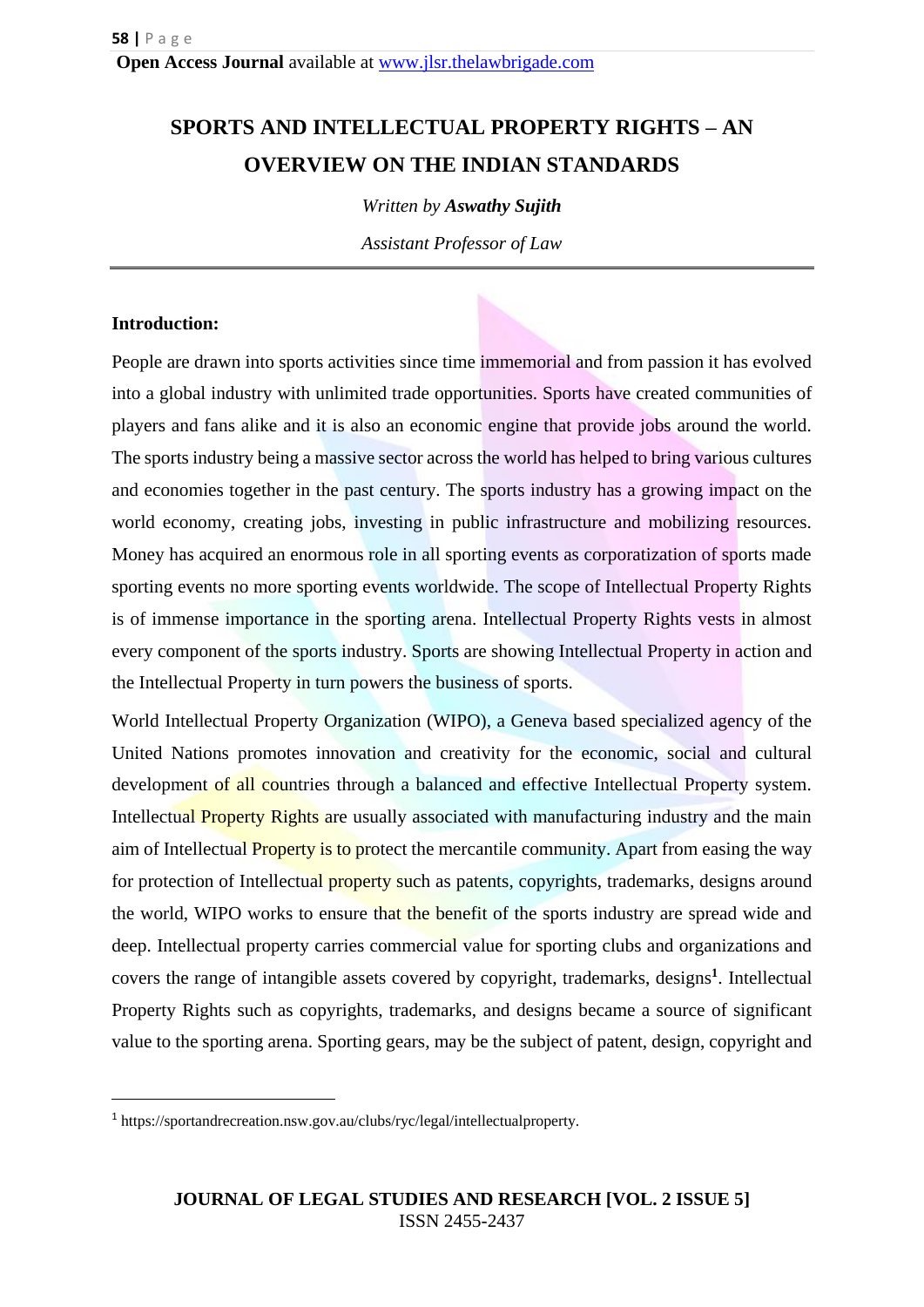trade mark rights. The technology used in a swim wear is inventive in nature and therefore can be registered as a patent, the logo printed on the swim wear can be a registered trade mark, the designer can get copyright and the physical design can be registered as an industrial design. These registrations help to protect the value of the unique design and marketing capabilities associated with the sporting gear. <sup>2</sup> Another example is a simple sports shoe which could be protected by several IP rights: patents protect the technology used to develop the shoe and designs protect the look of the shoe and trademarks distinguish the shoe from similar products and protect the reputation of the shoe and the copyright protects any artwork and audiovisual creations used to publicize the shoe.<sup>3</sup> Also Intellectual Property Rights are associated with many other aspects of sporting business, such as event promotions, athletes, sponsorship deals and merchandising.

Intellectual Property Rights are used as marketing tools towards the branding of sporting games, sponsorship, teams, celebrity status, broadcasting and media deals etc. Various football clubs around the world such as Manchester United, Real Madrid, Barcelona and Liverpool are a perfect example of intellectual property brand capitalization.<sup>4</sup> Intellectual Property promotes the growth of the sports industry and enables sporting organizations to finance sporting events and assists in the development of the sports.

In this era of globalization, protection of intellectual property rights is of utmost importance and there are different national legislations as well as international laws and treaties, which governs Intellectual Property Rights. Through this article, the author tries to examine the current state of **affairs** in India and how are the specific rights being guaranteed in Indian sports industry.

### **Intellectual Property Protection and sports in India:**

Sport is going to be the next big industry in India and certain sports are getting an unimaginable mileage over others due to the commercialization and investment interest. The growth of the sports industry opened up opportunities for broadcasting, sponsorship etc. and the field of branding and exploitation of branding could destroy the existing opportunities. As the Indian economy accelerates and India enhances its participation in the global sport arena there are

**.** 

<sup>2</sup> http://www.jamaicaobserver.com/business/Sports-and-intellectual-property\_8715018.

<sup>3</sup> http://www.wipo.int/ip-sport/en/.

<sup>4</sup>http://www.mondaq.com/india/x/164974/Trademark/Intellectual+Property+Rights+In+SportsIndian+Perspectiv e.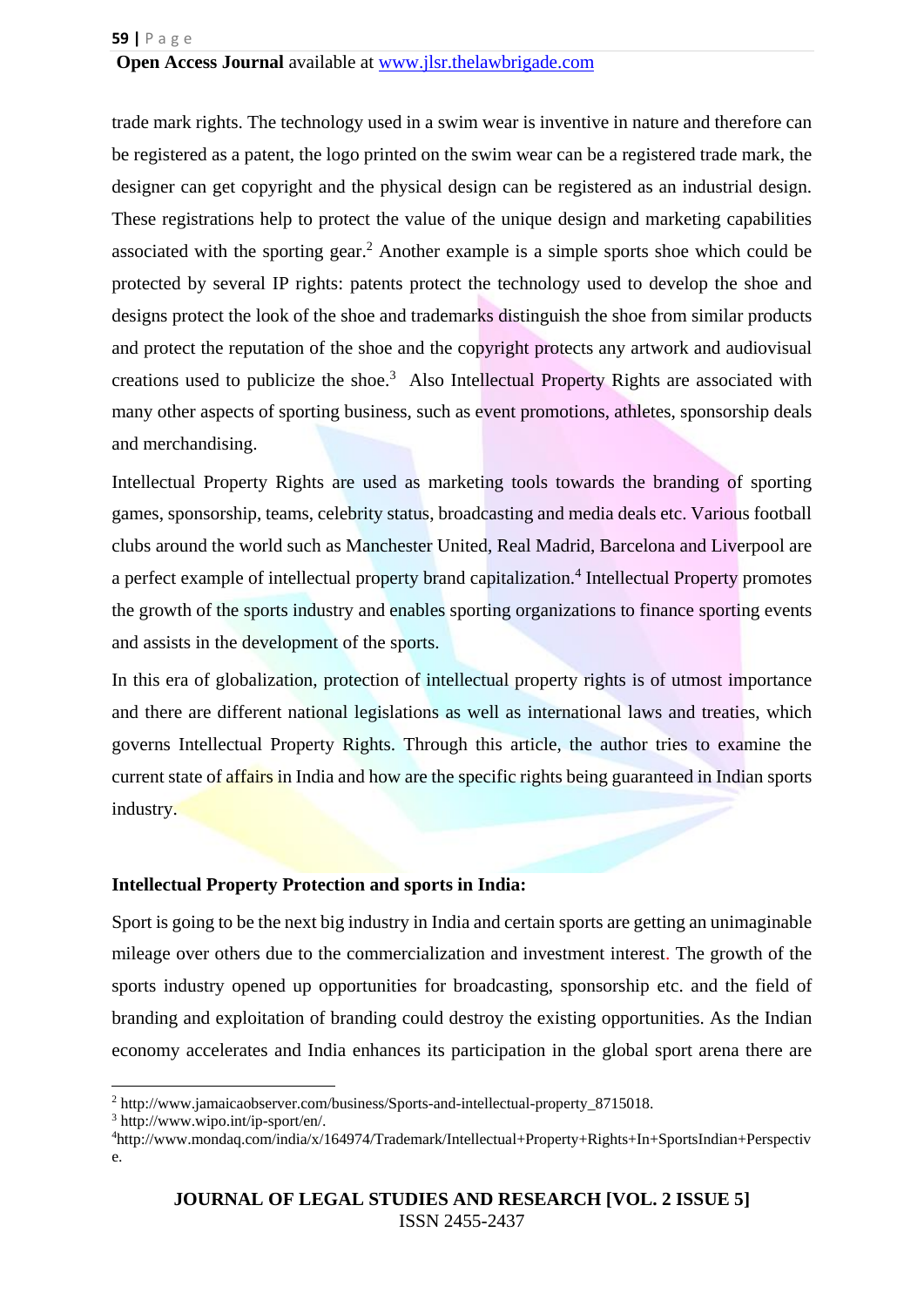several Intellectual Property issues to be addressed involving trademarks, broadcasting rights, sponsorship issues, licensing issues etc. In India the government tried to streamline the sports industry by keeping every parties interest in mind including teams, sponsors and the public at large by introducing the sports bill,2011 which was rejected by the cabinet. In early 2016, a new bill known as the **National Sports Ethics Commission Bill ,2016** was introduced in the parliament which aims to bring about legislative reform to help improve the integrity of sports in India which if becomes a reality will be able to control the management of sports to some extent.

The Formula One Race which was successfully organized in India has shown the commercial interest in the corporate world with respect to branding and event management. The organization and smooth execution of a race of such international standard in India for the very first time has brought the nation into a select league, putting further focus on the sports laws and the intellectual property rights, which can be used to create branding, leading to immense value generation.

Cricket is synonymous to sports in India in olden days and it has now transitioned into a commercial game attracting huge capital investments and profits. The initiatives on T20- 20 format and Indian Premier League, Hockey India League, Indian Badminton League, Pro-Kabaddi, Indian Super League and heritage sports such as Goti, Lagori, Gatta Gusthi have proudly announced that it is the commerce, which is now on the forefront of the game and along with this transition the need for Intellectual Property rights protection in sporting events is gaining importance. $5$ 

In a legal **perspective, the** intellectual properties in the form of copyrights, trademarks, industrial designs, and patents have acquired immense value for protection due to commercialization and exploitation of commercial aspects of sportsmen and sporting events.

**Copyright in sports** is protected in India under the provisions of the Copyright Act, 1957, vests in various components of sporting events which includes the artwork connected to the trademarks, logos, promotions, slogans, images of a player, event etc. Advancement in communication technologies such as satellites, cable, broadband, and mobile internet have revolutionized broadcast and sports coverage and in turn enabled people around the world to take part in the excitement of major sports events.

<sup>1</sup> <sup>5</sup> http://www.legalservicesindia.com/article/article/sports-and-ipr-2109-1.html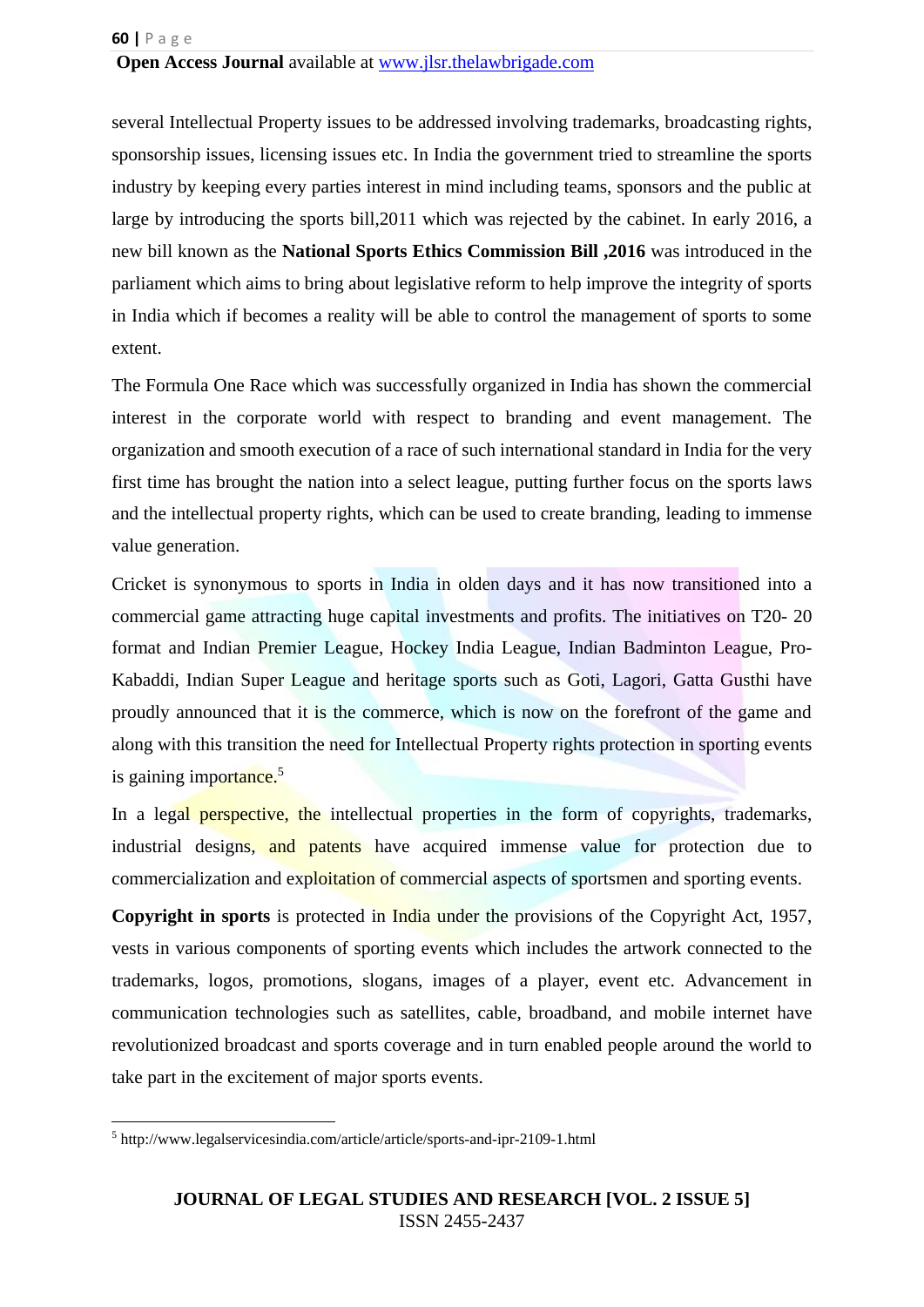Copyrights along with neighboring rights provides protection against unauthorized broadcasts and underpin the relationship between sports and television media. For the exclusive right to broadcast sporting events live, the media organizations pay huge sum of money.

There is absolutely no reason why residents of one or two parts of the world should be required to pay to watch what most of the world can see for free, particularly when those areas are characterized by great disparities of wealth within the population.6

India has signed Berne Convention of 1906 for the Protection of Literary and Artistic Works and the International Copyright Order, 1999. Though the fact that the registration of copyright is not mandatory in India and is comparatively easy to protect under the Indian laws, it is advisable to register the copyright in India as the copyright registration certificate is accepted as a proof of ownership of copyrights in courts and by enforcement authorities.

The copyright law in India provides for civil remedies in the form of permanent injunction, damages or accounts of profits, delivery of the infringing material for destruction and cost of the legal proceedings etc. and also makes an instance of infringement of copyright, which is a cognizable offence punished with a term which shall not be less than six months but may extend to three years with a fine which shall not be less than INR 50,000 but may extend to INR 200,000. The Copyright Act in India gives power to the police to register the First Information Report (FIR) and to act on its own to arrest the accused and to search the premises of the accused and seize the infringing material without any court's intervention.

**Trademarks in sports** is protected in India under the provisions of Trademarks Act,1999 with the presence of features like a logo, captions, taglines, slogans and team names etc. that which are collectively referred as trademarks and that holds commercial value as it creates a level of association with public and fan following and that which is essential for brand value creation in sports teams, clubs, sponsors, athletes.

A trademark or service mark is a distinctive sign or symbol that uniquely identifies the source of products or services. World Intellectual Property Organization (WIPO's) international trademark registration system called Madrid System, enables trademark holders to file a single application for registration in up to 85 countries and to maintain and renew those marks through a single procedure. By an entry on a national trademark register, trademarks are protected and once it is registered, they are valid potentially for unlimited time as long as they are used.

1

<sup>6</sup> http://www.shiac.com/files/arablexsportiva-presentations/004003.pdf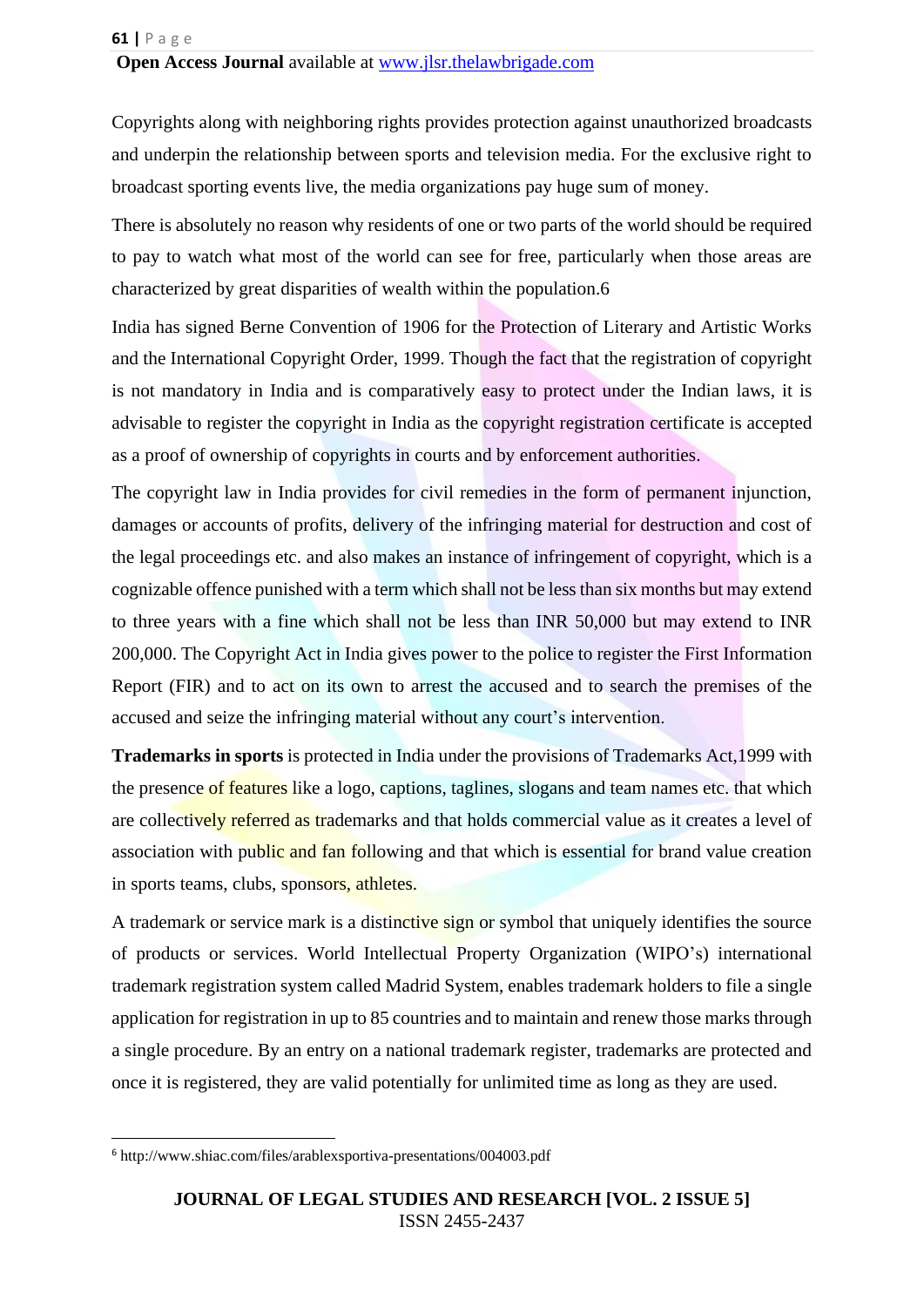#### **62 |** P a g e

**.** 

### **Open Access Journal** available at [www.jlsr.thelawbrigade.com](http://www.jlsr.thelawbrigade.com/)

Symbols and Team names (Deccan Chargers, Chennai super kings) create a level of association with the public and fan followers and helps the popularity ratings of any given team, club, and players. As sports have developed into a global business, so too has the significance of athletes' image rights. <sup>7</sup>Due to the celebrity status even the name of the players (Sachin Tendulkar, Dhoni) has acquired the status of trademarks. Businesses link their products and images with celebrities and supports sporting events. Celebrity athletes have **personality rights** also known as **the right of publicity** which prevents unauthorized use of their name and other personal attributes. The brand image and popularity converts into monetary profits through advertisements, brand ambassadors, goodwill and reputation of sponsors.

In India, personality rights are per se not recognized. They are generally invoked through right to privacy guaranteed by the Article 21 of the Indian Constitution or through right to publicity inferred from article 19 of the Indian Constitution. Personality rights are either protected as right to privacy or they can be protected as the property of a persona.8

For protecting their trademarks in Indian courts it is desirable that the organizers, team owners and sports gear manufacturers must opt for registration of their team names, logos, venues, captions, taglines and slogans as trademarks under the Indian Trademarks Act,1999. Also there should be an initiative on the part of the players to register their names, photographs and caricatures as trademarks. If without the consent or license of the respective owners of trademarks, a third party unauthorizedly uses trademark which results in damage to the goodwill and reputation of the stakeholders and also it amounts to dilution of goodwill and reputation, unfair trade practice, unfair competition.

The Indian Trade Marks Act, 1999 provides both civil and criminal remedies and which are simultaneously available against infringement and passing off action. In India Registration of trademarks are not mandatory, people who seeks protection can enforce their rights in the court of law and interestingly violation of a trademark is a cognizable offence in India and therefore criminal proceedings can be initiated against the accused. This kind of enforcement mechanisms are expected to boost the protection of trademarks and to reduce infringement in trademarks in India.

<sup>7</sup> http://iipi.org/wp-content/uploads/2010/07/Sporting\_Events\_and\_Intellectual\_Property.pdf <sup>8</sup> http://www.mondaq.com/india/x/345080/Personality+Rights+Need+For+A+Clear+Legislaton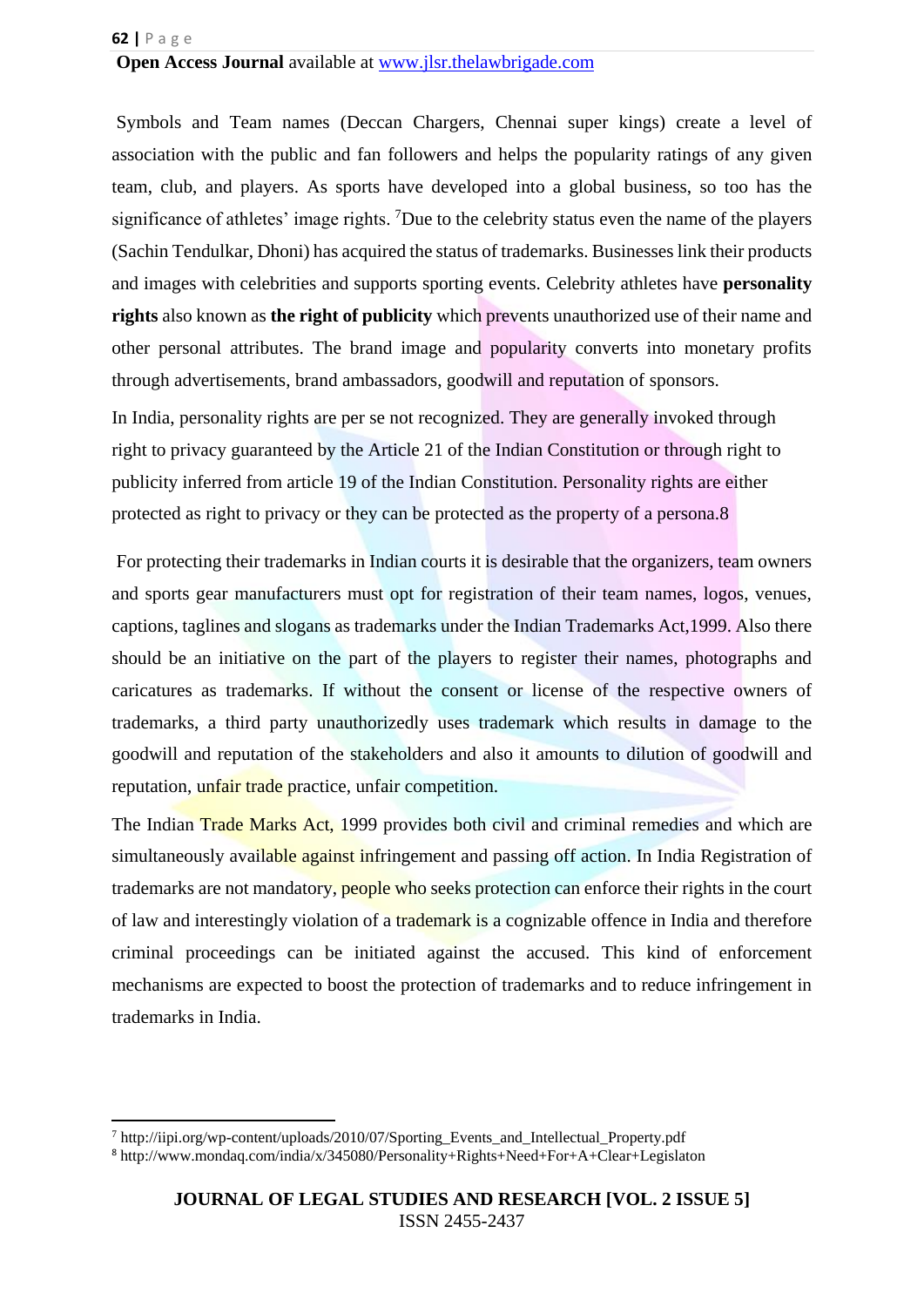**Domain names in sports** which are also treated as trademarks by Indian courts plays a substantial role in protection of intellectual property rights associated with sports. Domain names builds brand image, portability and search engine optimization. WIPO, among others, operates a quick dispute resolution procedure for website domain names based on internationally-accepted rules. 9

As we know that the internet is a cost effective method to reach out to the public and it creates awareness about sports events, players etc. the sponsor companies conduct online competitions, online shopping portals, online ticket sales in an effort to reach out to the public. The websites became a great source of advertising as well as brand building. Events broadcasted through internet including online games related to sporting events have not only acquired an immense market share in branding and value creation but it gives an opportunity to cyber squatters to take the benefit of the confusion which is attributable solely to domain names.

It is necessary to register domain names with various permutations and combinations in order to escape from cyber squatters so that sports fans, online information seekers are protected from committing mistakes. Registering domain names with popular gTLDs i.e. .com .net .org .biz .info, .asia, .name, .in, .co.in, etc. Could promote and protect against brand abuse and trademark dilution, and Registering low-cost ccTLDs such as .at .be .cc .eu .ch .co.uk .dk .it .nl .ru .tv .us .ws should be mandatorily resorted to. Another guiding principle for domain name registrations include registering multiple variations of trademarks and slogans, including common  $\&$  silly spelling mistakes.<sup>10</sup>

Ambush Marketing means "an attack from hidden position". Protection against ambush marketing is one of the most important aspects of Intellectual Property Rights in sports. Ambush marketing has acquired a huge space in sporting events and it refers to companies promoting their brands or products by associating them with a team, league or event without paying for the privilege.  $11$ 

The controversy between Pepsi and Coca Cola in Pepsi Co., Inc. and Others. vs Hindustan Coca Cola Ltd. and Another. [2003 (27) PTC 305 Del], is a classic example of ambush marketing in India where in the court issued a permanent injunction to the defendant by restraining its advertisements being broadcasted.

**.** 

<sup>9</sup> http://www.wipo.int/ip-sport/en/branding.html

 $10$  Supra 5

<sup>11</sup> http://blog.ip.com/2012/02/intellectual-property-rights-in-sports/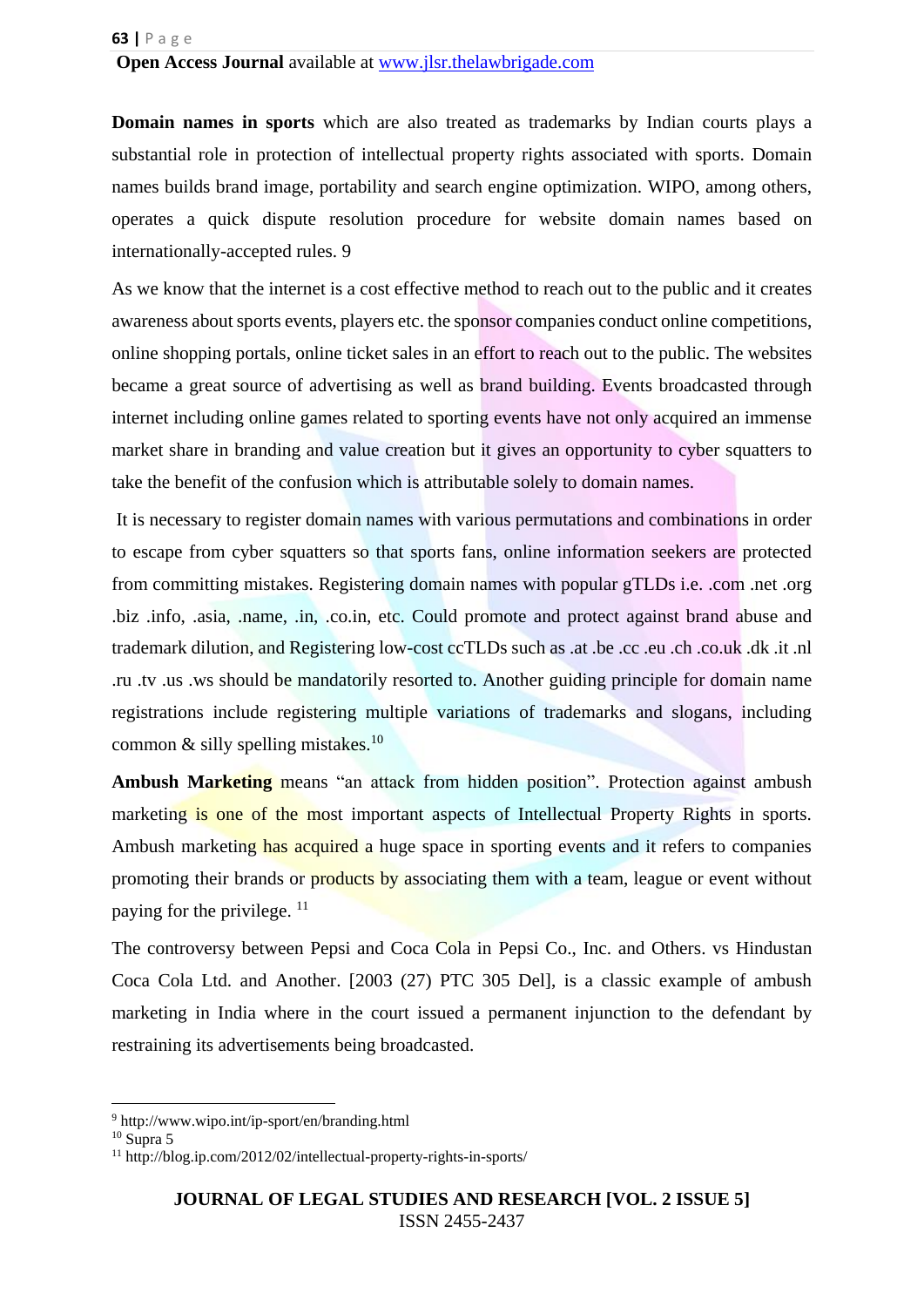The creativity of these ambushers makes it necessary to adopt specific national legislation in order to prevent ambush marketing and also to implement strategies to counter the threat of ambush campaigns by securing trademarks, copyright registrations for all images, logos in sports events by entering into contractual obligations with explicit terms and conditions for the use of these Intellectual property rights. Many countries have already considered specific ambush marketing legislations as sporting events are becoming more and more lucrative business.

**Licenses and sponsorship in sports** play a very important role in sports industry. By acquiring intellectual property rights and then using them strategically, sports organizations and other rights owners can protect and increase their income-generating potential. Exclusivity is the key factor in sales generation and brand building. In light of counterfeit product markets, it is important to ensure that all intellectual property rights involved are adequately protected under relevant agreements.

**Trade Secrets**, in India there is no separate statute for protection of trade secrets and in sports industry there is always possibility of some information which requires confidentiality to be maintained. Trade secrets encompass manufacturing or industrial secrets and commercial secrets, formula, practice, process, design, instrument, pattern, commercial method, or compilation of information which is not generally known or reasonably ascertainable by other.12

Indian courts are protecting trade secrets on the basis of principles of equity, common law action of breach of confidence which amounts to a breach of contractual obligation.

Designs in the world of sport is far-reaching. In most countries industrial designs must be registered in order to be protected under industrial design law. However, protection is given only in the country where the design is registered. Where image and aesthetics are involved, so too is design, and where new materials emerge, aesthetics or design soon follow. Registration of a design does not discuss on how it works rather it gives the owner protection for the visual appearance of the product and to be registered, a design must be new or original. Examples include bicycles, football boots, cricket bat, merchandise etc.

Conclusion:

1

<sup>12</sup> http://www.mondaq.com/india/x/456442/Trademark/Intellectual+Property+Rights+IPR+For+Startups